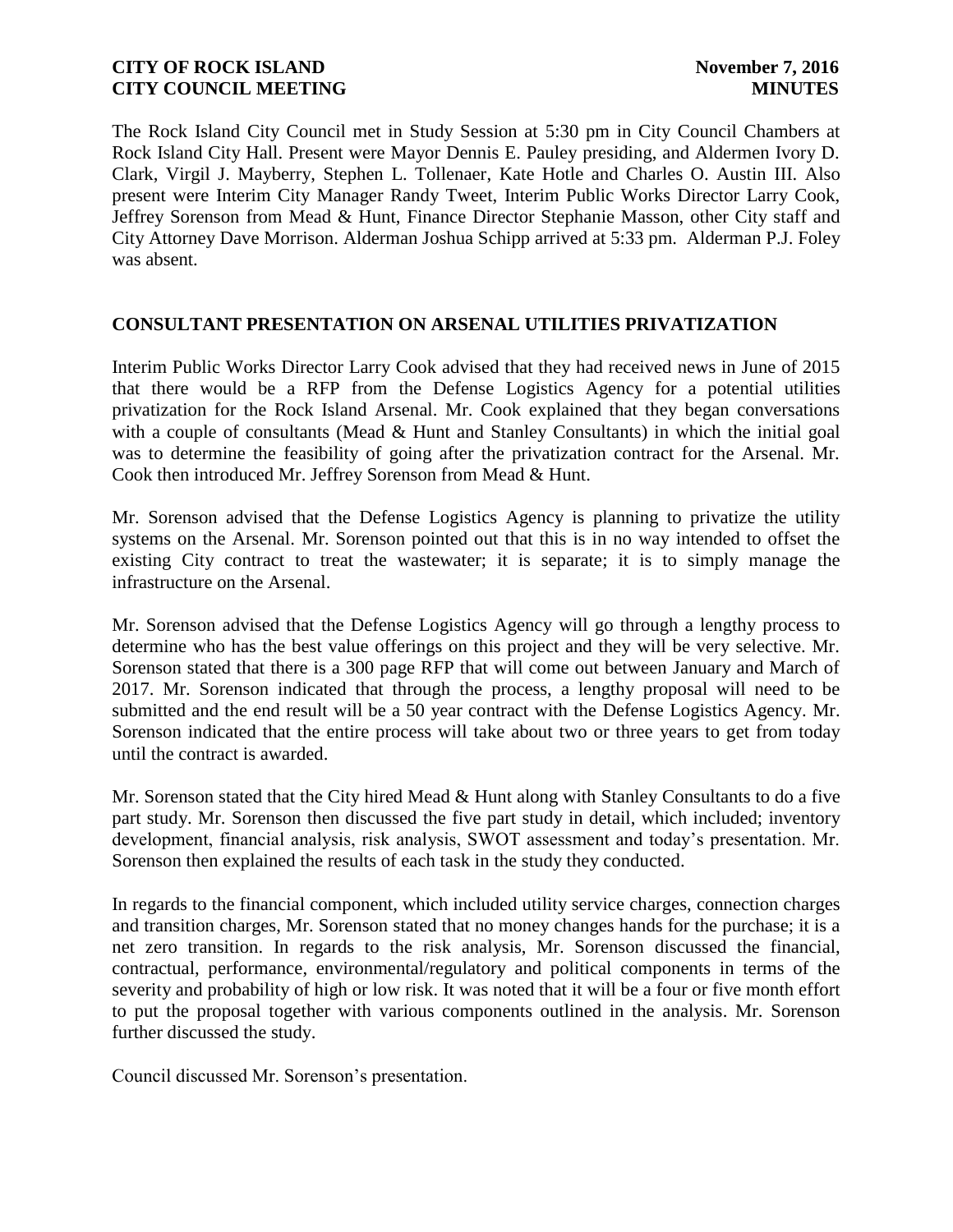#### **PRESENTATION ON CIP**

Finance Director Stephanie Masson presented the Capital Improvement Plan (CIP) Budget for CY2017 to Council. Ms. Masson indicated that the total proposed Capital Improvement Plan (CIP) expenditures are \$41.98 million dollars. It was noted that the plan reflects an increase over CY2016. Ms. Masson discussed the reasons for the increases. Ms. Masson noted that the plan includes the contribution or grants that reflect the portion of capital improvements that will be funded by other sources and the plan reflects the TIF's redevelopment agreements. Ms. Masson added that the third reason for the increase is the continued expenditures in the Utilities area funded by low interest IEPA loans.

Ms. Masson stated that more than \$12.5 million dollars of the proposed 2017 expenditures is directly associated with the replacement of the Water Treatment Filter Building and \$8.8 million dollars or 22% in expenditures is driven by completion of the Long Term Control Plan. Ms. Masson noted that over \$9.96 million dollars is dedicated to street and roadway improvements.

Ms. Masson advised that the largest funding source for CIP projects is loans, which is at 51% and accounts for more than \$21 million dollars in funding. Ms. Masson commented that these are low interest Illinois EPA loans, which specifically support the design and construction of the Water Treatment Filter Building and to fund the final stages of the Long Term Control Plan. Ms. Masson advised that Gaming and Carryover account for another 15%, which support such uses as street maintenance, debt service and contributions to community organizations. Ms. Masson discussed other funding sources, which include bonds, user fees and TIF funds for TIF eligible projects.

Ms. Masson advised that over 80% of expenditures are spent on core City functions and 24% is allocated towards streets and street maintenance. Ms. Masson added that 54% is spent on utility projects and about 31% is the new Water Treatment Filter Building. Ms. Masson stated that the remainder is for contributions, principal and interest due on debt service, equipment maintenance purchases and an assortment of other miscellaneous items. Ms. Masson advised that wastewater projects include the final components of the Long Term Control Plan and include the separation of combined sewers and improvements to the Black Hawk Lift Station. Ms. Masson commented that there are no major projects scheduled for CY2017 in the stormwater fund.

Ms. Masson pointed out that 24% of CIP expenditures are for street improvements and maintenance. Ms. Masson stated that \$8.9 million dollars of street projects are planned for CY 2017 and they are funded by bonds and State contributions. It was noted that street maintenance is partially funded with gaming revenues. Various street projects included in the CIP budget that Ms. Masson discussed included; 38<sup>th</sup> Street Resurfacing from 7<sup>th</sup> Avenue to Blackhawk Road;  $18<sup>th</sup>$  Avenue Resurfacing from  $17<sup>th</sup>$  Street to 45<sup>th</sup> Street; and Lincoln Court Reconstruction from  $17<sup>th</sup>$  to  $20<sup>th</sup>$  Street including the alleys. Ms. Masson commented that Gaming proceeds of \$445,495.00 has been budgeted for contributions. Ms. Masson further discussed this item.

Ms. Masson also discussed other miscellaneous CIP projects, some of which included; support of the City's technology and replacement of aging computer equipment throughout the City; support for the Library's and the Fire Department's building Infrastructure; improvements to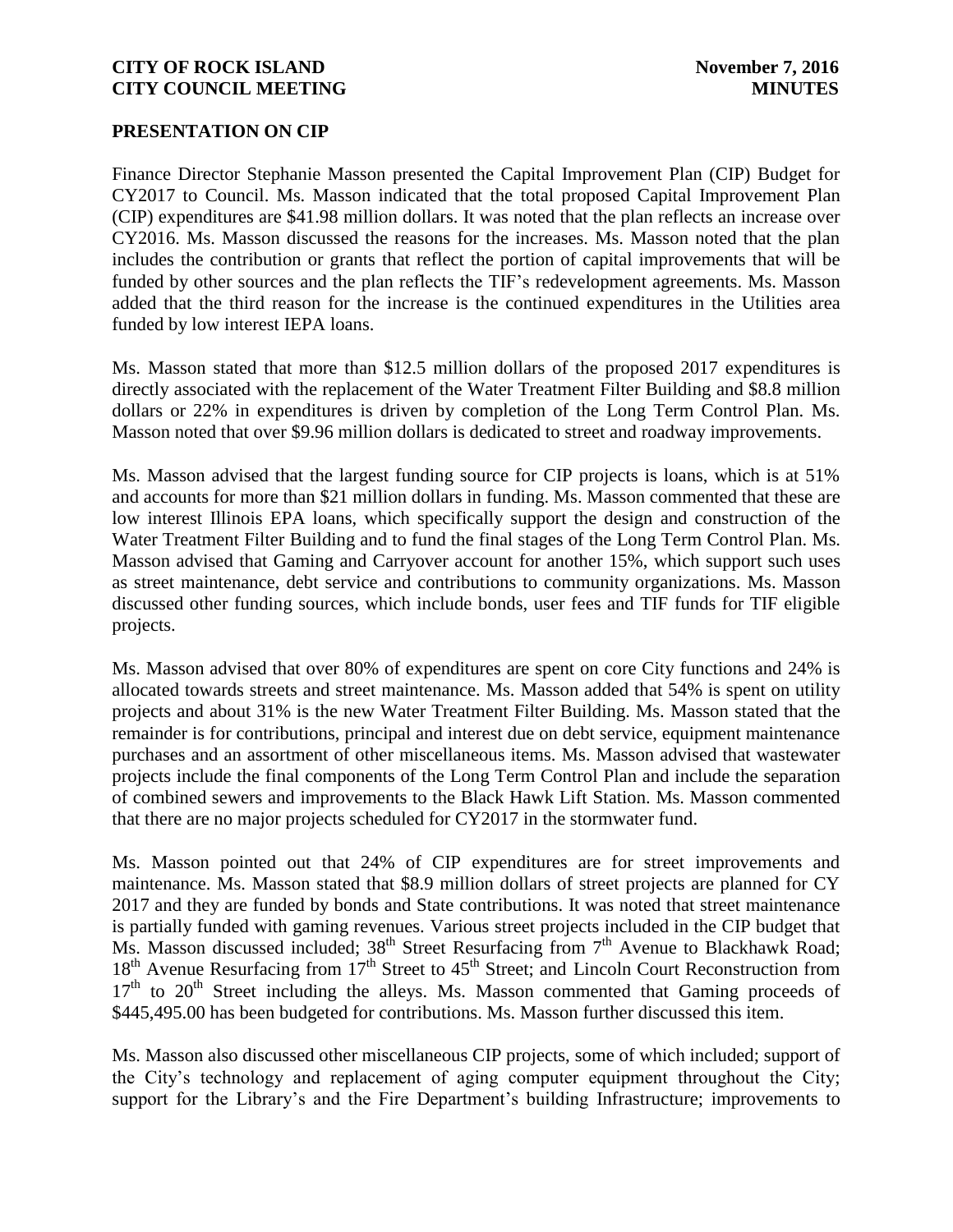certain Parks and Recreation facilities such as Hodge Park, Douglas Park and RIFAC; and the purchase and implementation of body worn cameras for the Police Department. Ms. Masson further discussed this item.

Next, Ms. Masson discussed Gaming and General Fund Carryover. Ms. Masson stated that the City has a year lag between when these funds become available and when staff budgets them for expenses. Ms. Masson advised that the total allocation for Gaming is \$5,872,393.00, and this reflects Gaming revenues received in CY2015 and Carryover. Ms. Masson indicated that the General Fund Carryover available to allocate was \$319,269.00 and is also from CY2015. It was noted that the total to allocate this year is \$6,191,662.00. Ms. Masson commented that \$3.4 million dollars or 55% is used for debt service, 9% is allocated to streets and 7% of the funds will be contributed to various organizations and events. Ms. Masson discussed the Miscellaneous category, which includes the General Fund Carryover, which has been allocated back to the General Fund and it also includes previously discussed projects.

Council discussed Ms. Masson's presentation.

#### **ADJOURNMENT**

A motion made by Alderman Tollenaer and seconded by Alderman Clark to adjourn the meeting carried by the following Aye and No vote. Those voting Aye being; Alderman Clark, Alderman Mayberry, Alderman Tollenaer, Alderman Hotle, Alderman Schipp and Alderman Austin; those voting No, none. The meeting was adjourned at 6:30 pm.

 $\overline{\phantom{a}}$  , and the contract of the contract of the contract of the contract of the contract of the contract of the contract of the contract of the contract of the contract of the contract of the contract of the contrac Aleisha L. Patchin, City Clerk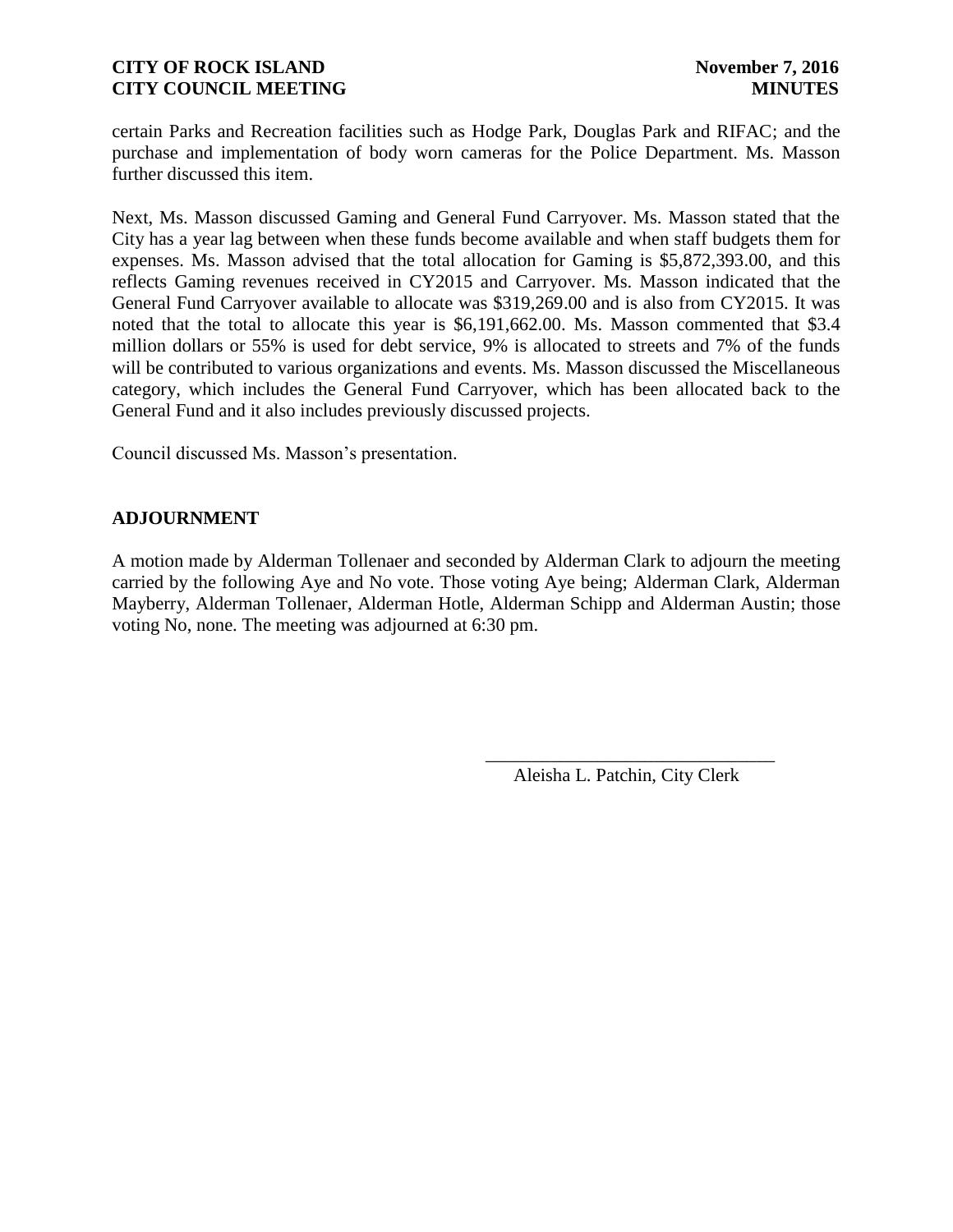Rock Island City Council met in regular session at 6:45 pm in Council Chambers of Rock Island City Hall. Present were Mayor Dennis E. Pauley presiding, and Aldermen Ivory D. Clark, Virgil J. Mayberry, Stephen L. Tollenaer, Kate Hotle, Joshua Schipp and Charles O. Austin III. Also present were Interim City Manager Randy Tweet and City Attorney Dave Morrison. Alderman P.J. Foley was absent.

Introductory Proceedings

Mayor Pauley called the meeting to order and led in the Pledge of Allegiance. Alderman Hotle gave the Invocation.

### Agenda Item #5 **Minutes of the meeting of October 24, 2016.**

A motion was made by Alderman Austin and seconded by Alderman Clark to approve the Minutes of the meeting of October 24, 2016 as printed. The motion carried by the following Aye and No vote; those voting Aye being; Alderman Clark, Alderman Mayberry, Alderman Tollenaer, Alderman Hotle, Alderman Schipp and Alderman Austin; those voting No, none.

Agenda Item #6 **Update Rock Island by Mayor Pauley.** 

**Sisterly Advice Tea (NormaLeah Ovarian Cancer Initiative) -** Mayor Pauley stated that on Monday, November 14, 2016, the Main Library will host a tea session from 2:00 pm to 3:00 pm. One in every 75 women is diagnosed with Ovarian Cancer each year. Get advice, information and learn how to raise awareness. The event is free. Presented by the NormaLeah Ovarian Cancer Initiative.

**Veteran's Day -** Mayor Pauley advised that the City of Rock Island facilities will be open on Veteran's Day, November 11, 2016. Refuse, recycling and yard waste will be collected as normal.

**How To Feed Your Winter Birds -** Mayor Pauley stated that on Saturday, November 12, 2016 from 9:30 am to 11:00 am, naturalist Bob Motz will help you identify birds common to our winter feeders and show the types of foods that attract a variety of winter birds. Binoculars will be provided. The Mayor commented that the event will be held at Singing Bird Center. The event is free and for more information, please call (309) 788-9536.

**Dance Me A Story: The Nutcracker -** Mayor Pauley stated that on Monday, November 14, 2016, the Main Library will act out the story of The Nutcracker with a ballet dancer from Ballet Quad Cities. See how story and dance go together. The Mayor added that the event is for preschool and school age children. Event is from 6:00 pm to 7:00 pm.

**27th Annual Quad City Christmas Arts & Crafts -** Mayor Pauley advised that on November  $25<sup>th</sup>$ ,  $26<sup>th</sup>$  and  $27<sup>th</sup>$ , the QCCA Expo Center will hold their annual Christmas Arts and Crafts Fair. The Mayor added that there will be 200 exhibitors showing off their hand crafted products.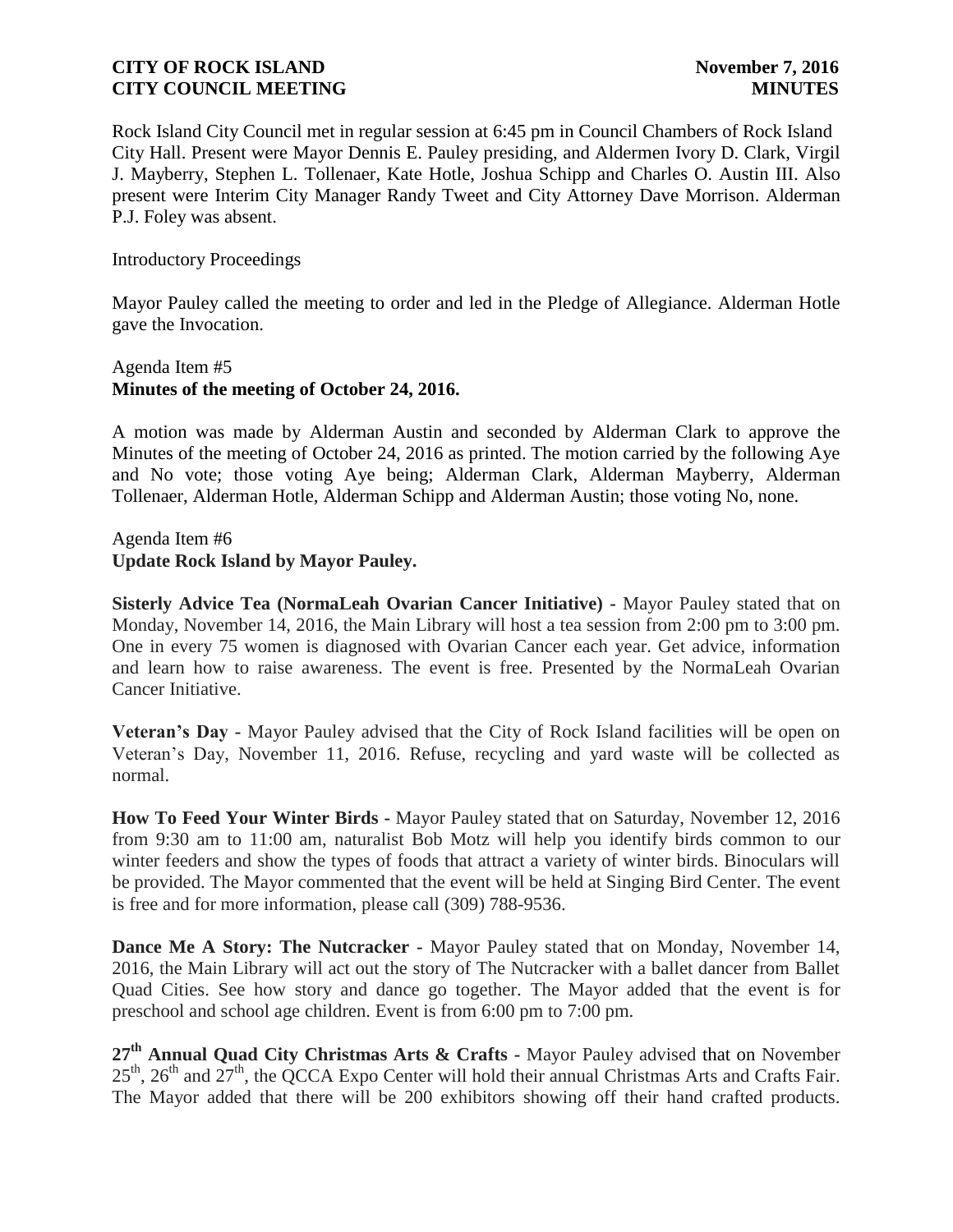Friday and Saturday, the fair will be open from 10:00 am to 5:00 pm with Sunday being 10:00 am to 4:00 pm. New unwrapped toy gets free admission to the event with tickets being \$5.00 a piece. For more information, please call (309) 647-0400.

# Agenda Item #7

# **A Special Ordinance granting a Special Use Permit at 547 23rd Street.**

Alderman Hotle moved and Alderman Schipp seconded to consider, suspend the rules and pass the ordinance. The motion carried by the following Aye and No vote; those voting Aye being; Alderman Clark, Alderman Mayberry, Alderman Tollenaer, Alderman Hotle, Alderman Schipp and Alderman Austin; those voting No, none.

# Agenda Item #8 **A Special Ordinance granting a Special Use Permit at 2317 6th Avenue.**

It was moved by Alderman Hotle and seconded by Alderman Schipp to consider, suspend the rules and pass the ordinance. The motion carried by the following Aye and No vote; those voting Aye being; Alderman Clark, Alderman Mayberry, Alderman Tollenaer, Alderman Hotle, Alderman Schipp and Alderman Austin; those voting No, none.

Agenda Item #9

# **A Special Ordinance providing for the donation of City-owned property at 515 10th Street to Second Baptist Church.**

Alderman Clark moved and Alderman Hotle seconded to consider, suspend the rules and pass the ordinance.

Discussion followed. Alderman Mayberry inquired as to whether or not it was proper that the City gives City-owned property to churches.

City Attorney Morrison advised that it would be on a case by case basis; it is not illegal. City Attorney Morrison and Council further discussed this subject.

Alderman Clark advised that the reason the City decided to give the property to Second Baptist Church is because they are the only ones using it and they are going to improve it. Alderman Clark further discussed this item.

Mayor Pauley advised that this is also contiguous with a piece of property they own that they are turning into a parking lot; this just extends the parking lot. Council further discussed this item.

After discussion, the motion carried by the following Aye and No vote; those voting Aye being; Alderman Clark, Alderman Mayberry, Alderman Tollenaer, Alderman Hotle, Alderman Schipp and Alderman Austin; those voting No, none.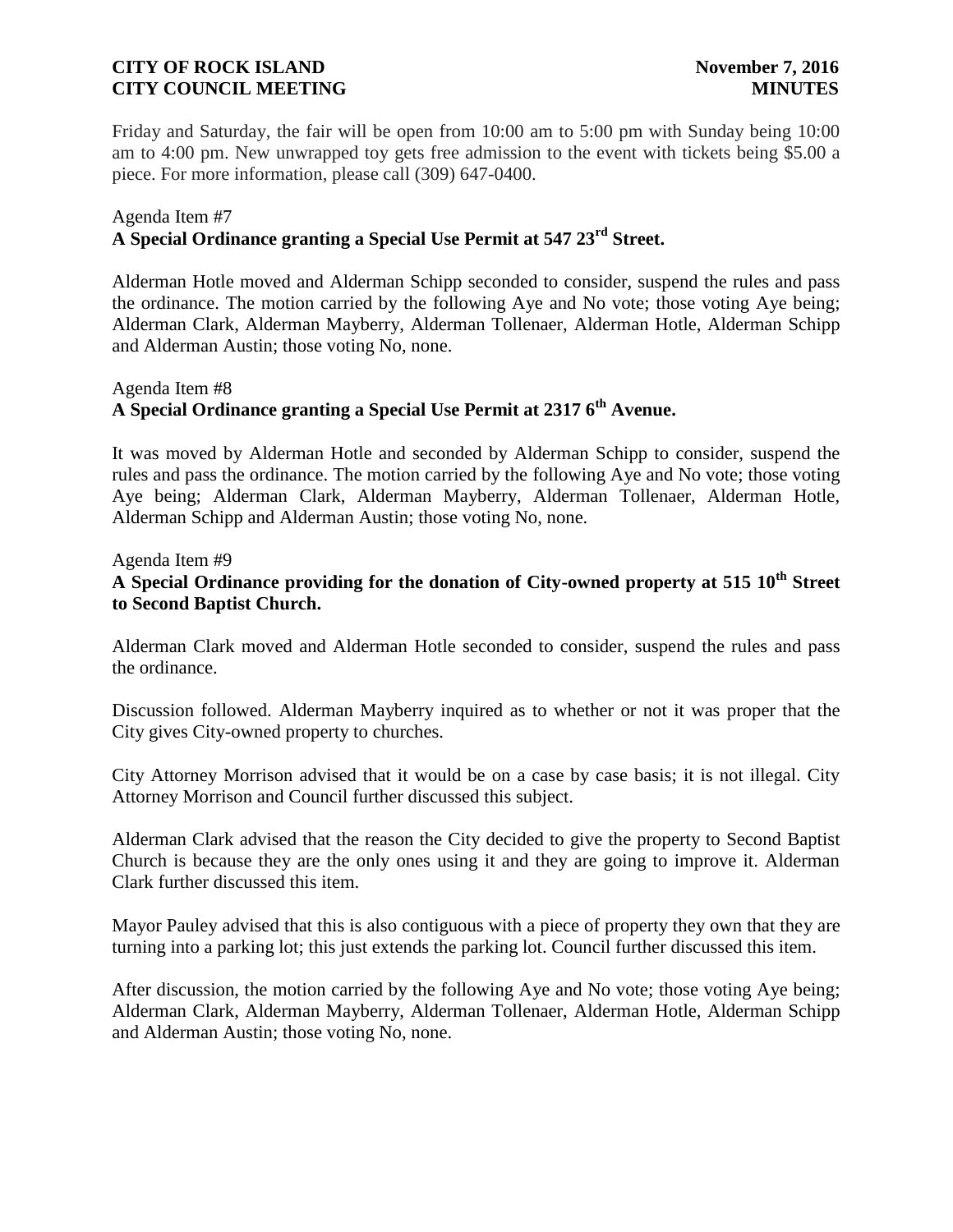Agenda Item #10 **CLAIMS**

It was moved by Alderman Austin and seconded by Alderman Clark to accept the following reports and authorize payments as recommended. The motion carried by the following Aye and No vote; those voting Aye being; Alderman Clark, Alderman Mayberry, Alderman Tollenaer, Alderman Hotle, Alderman Schipp and Alderman Austin; those voting No, none.

a. Report from the Public Works Department regarding payment #3 and final in the amount of \$117,124.79 to Valley Construction Company of Rock Island, IL for services provided for the  $12<sup>th</sup>$  Street and  $13<sup>th</sup>$  Street Reconstruction:  $5<sup>th</sup>$  Avenue to  $7<sup>th</sup>$  Avenue projects.

b. Report from the Public Works Department regarding payment #1 and final in the amount of \$63,987.00 to Mechanical Jobbers Marketing, Inc. of Lithonia, GA for services provided for the 2016 Manhole Lining Program project.

c. Report from the Public Works Department regarding payment #11 and final in the amount of \$126,831.48 to Civil Constructors, Inc. of East Moline, IL for services provided for the Farmall Storage Tank project.

#### Agenda Item #11

### **Claims for the weeks of October 21 through October 27 in the amount of \$611,489.37 and October 28 through November 3 in the amount of \$826,912.13 and payroll for the weeks of October 10 through October 23 in the amount of \$1,428,395.48.**

It was moved by Alderman Clark and seconded by Alderman Mayberry to allow the claims and payroll. The motion carried by the following Aye and No vote; those voting Aye being; Alderman Clark, Alderman Mayberry, Alderman Tollenaer, Alderman Hotle, Alderman Schipp and Alderman Austin; those voting No, none.

Agenda Item #12

### **Report from the Public Works Department regarding the early purchase of two carrier chains from Screening Systems International of Slaughter, LA in the amount of \$12,496.00.**

Alderman Hotle moved and Alderman Schipp seconded to approve the purchase as recommended. The motion carried by the following Aye and No vote; those voting Aye being; Alderman Clark, Alderman Mayberry, Alderman Tollenaer, Alderman Hotle, Alderman Schipp and Alderman Austin; those voting No, none.

Agenda Item #13

# **Report from the Public Works Department regarding the purchase of one submersible sewage pump from Electric Pump of Des Moines, IA in the amount of \$98,500.00.**

It was moved by Alderman Hotle and seconded by Alderman Schipp to approve the purchase as recommended. The motion carried by the following Aye and No vote; those voting Aye being;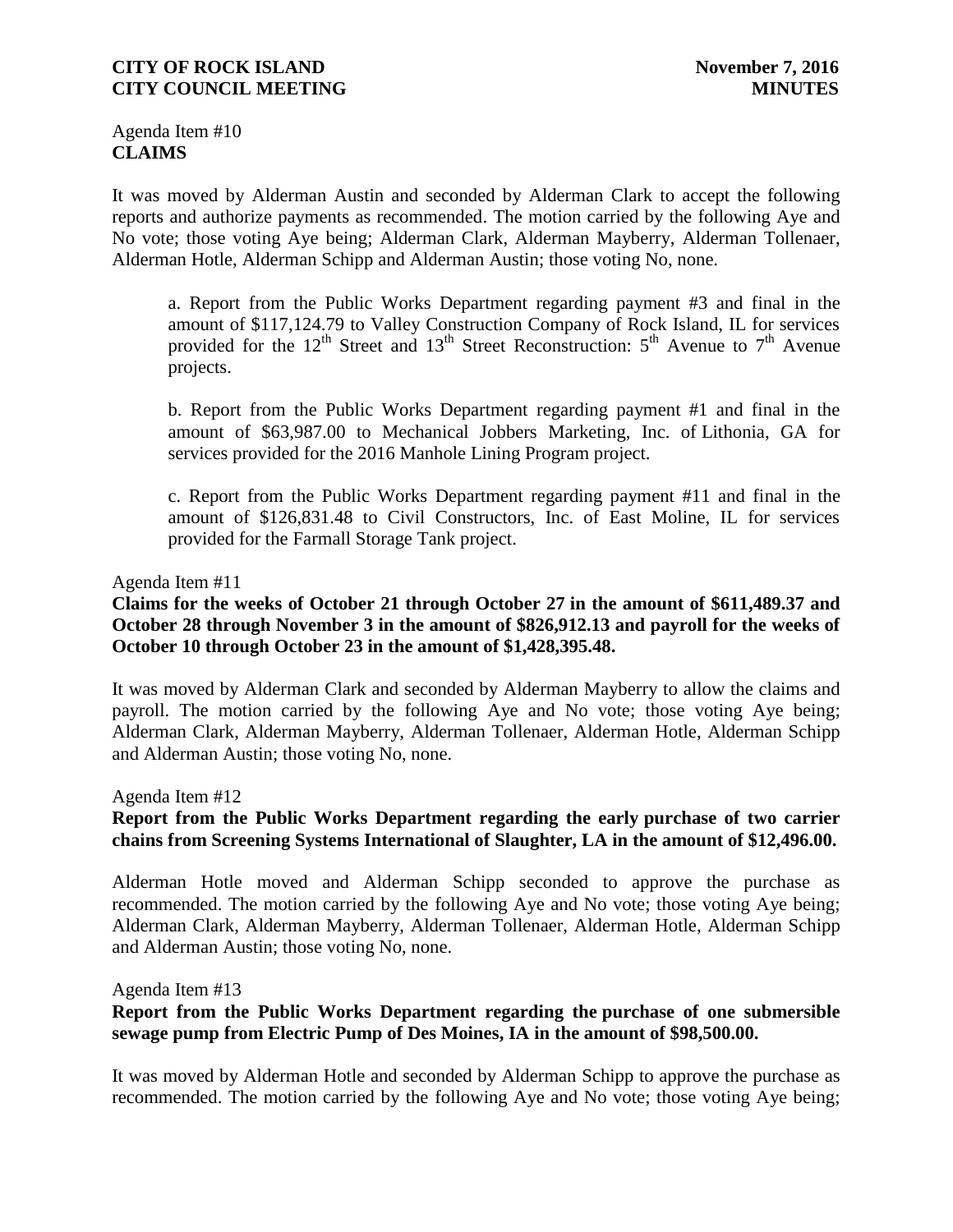Alderman Clark, Alderman Mayberry, Alderman Tollenaer, Alderman Hotle, Alderman Schipp and Alderman Austin; those voting No, none.

#### Agenda Item #14

**Report from the Public Works Department regarding a State bid for the purchase of 3,200 tons of rock salt at \$48.55 per ton from Compass Minerals America, Inc. of Overland, KS in the amount of \$155,360.00.** 

Alderman Hotle moved and Alderman Schipp seconded to approve participation in the state bid as recommended and authorize purchase. The motion carried by the following Aye and No vote; those voting Aye being; Alderman Clark, Alderman Mayberry, Alderman Tollenaer, Alderman Hotle, Alderman Schipp and Alderman Austin; those voting No, none.

#### Agenda Item #15

**Report from the Police Department regarding bids for the lease of undercover vehicles, recommending the bid be awarded to Greater Quad City Auto Auction of Milan, IL in the total monthly amount of \$400.00 per vehicle beginning January 1, 2017 through midnight on December 31, 2017**.

It was moved by Alderman Austin and seconded by Alderman Hotle to award the bid as recommended and authorize the City Manager to execute the contract documents. The motion carried by the following Aye and No vote; those voting Aye being; Alderman Clark, Alderman Mayberry, Alderman Tollenaer, Alderman Hotle, Alderman Schipp and Alderman Austin; those voting No, none.

#### Agenda Item #16

**Report from the Police Department regarding bids for uniforms and equipment, recommending the bids be awarded to Uniform Den, Inc. of Moline, IL for uniform pants and shirts in the amount of \$12,439.25, outerwear and accessories in the amount of \$14,256.95, and leather goods and accessories in the amount of \$10,654.00 and Ray O'Herron Company of Danville, IL for badges and bars in the amount of \$4,250.50.**

Alderman Schipp moved and Alderman Clark seconded to award the bids as recommended and authorize the City Manager to execute the contract documents. The motion carried by the following Aye and No vote; those voting Aye being; Alderman Clark, Alderman Mayberry, Alderman Tollenaer, Alderman Hotle, Alderman Schipp and Alderman Austin; those voting No, none.

#### Agenda Item #17

**Report from the Community and Economic Development Department regarding an intergovernmental agreement between the Cities of Moline, Illinois, Rock Island, Illinois, and Davenport, Iowa and six Public Housing Authorities for the 2019-2024 Assessment of Fair Housing.**

It was moved by Alderman Schipp and seconded by Alderman Hotle to approve the agreement as recommended and authorize the Mayor to execute the contract documents. The motion carried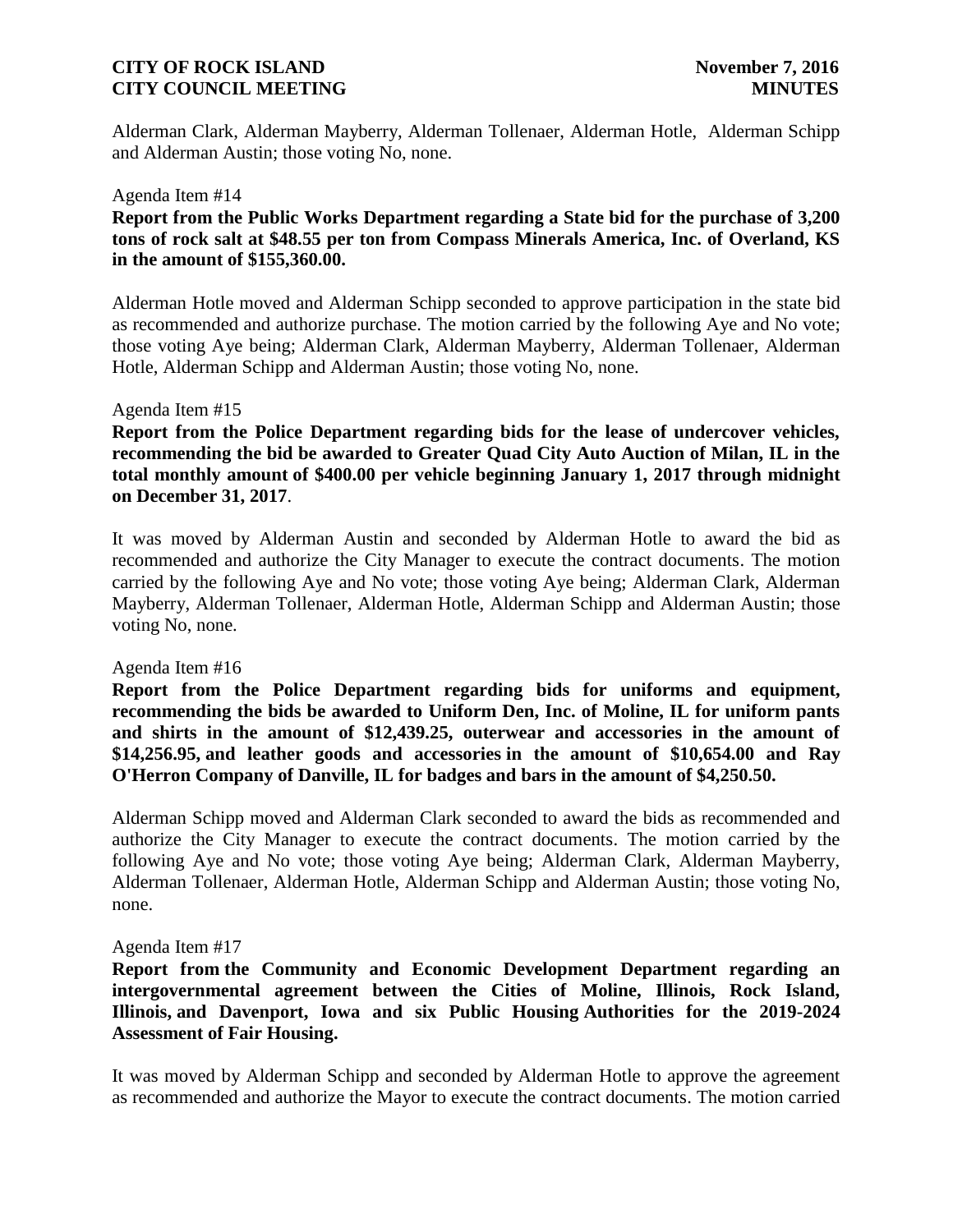by the following Aye and No vote; those voting Aye being; Alderman Clark, Alderman Mayberry, Alderman Tollenaer, Alderman Hotle, Alderman Schipp and Alderman Austin; those voting No, none.

#### Agenda Item #18

**Report from the Martin Luther King Center regarding a proposed lease agreement with Arrowhead Family and Youth Services for occupying space in the King Center for Fiscal Year 2016/2017.**

Alderman Tollenaer moved and Alderman Mayberry seconded to approve the proposed lease agreement as recommended and authorize the City Manager to execute the contract documents.

Discussion followed. Alderman Austin inquired upon Martin Luther King Center Director Jerry Jones to explain this item.

Mr. Jones advised that Arrowhead Family and Youth Services will be occupying two office spaces at the Martin Luther King Center so that they can provide outreach counseling to clients that are referred to them for the services. Mr. Jones and Council further discussed this item.

After discussion, the motion carried by the following Aye and No vote; those voting Aye being; Alderman Clark, Alderman Mayberry, Alderman Tollenaer, Alderman Hotle, Alderman Schipp and Alderman Austin; those voting No, none.

#### Agenda Item #19

**Report from the Public Works Department regarding an ordinance authorizing the City of Rock Island, IL to borrow funds from the Water Pollution Control Loan Program in an amount not to exceed the debt limit (aggregate principal amount) of \$30,000,000.00 for the Water Treatment Plant Filter Building Replacement project.**

It was moved by Alderman Schipp and seconded by Alderman Hotle to consider, suspend the rules and pass the ordinance. The motion carried by the following Aye and No vote; those voting Aye being; Alderman Clark, Alderman Mayberry, Alderman Tollenaer, Alderman Hotle, Alderman Schipp and Alderman Austin; those voting No, none.

#### Agenda Item #20

### **Report from the Community and Economic Development Department regarding the Millennia Housing Development projects as it relates to:**

a. A Resolution approving and authorizing the execution of an agreement by and between the City of Rock Island and Kane, McKenna and Associates (KMA) regarding potential tax increment financing districts.

 b. A Resolution expressing official intent regarding certain expenditures to be reimbursed from the special tax allocation fund for and/or from proceeds of an obligation issued, if any, in connection with a proposed tax increment financing district commonly described as the Century Woods redevelopment project area.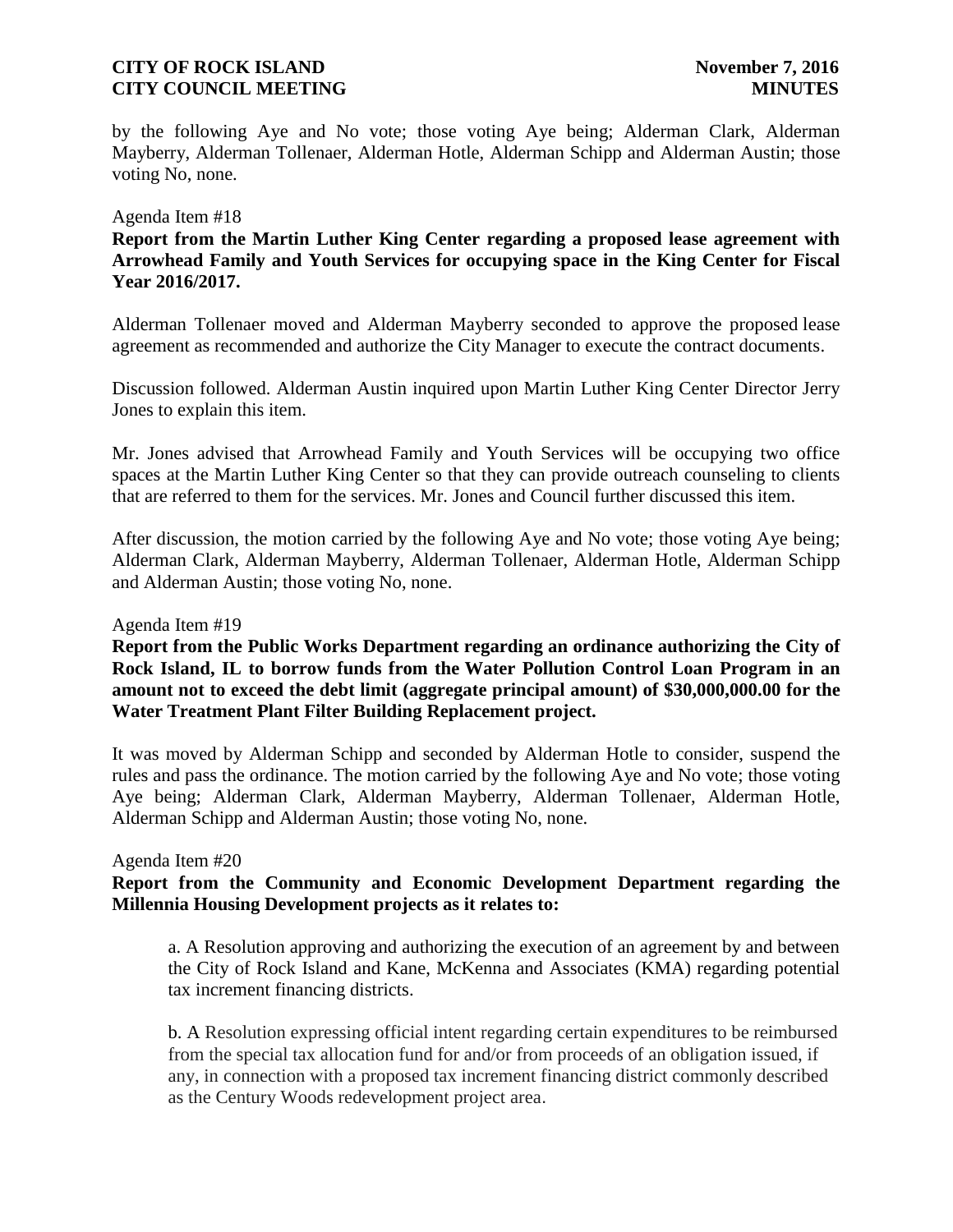c. A Resolution expressing official intent regarding certain expenditures to be reimbursed from the special tax allocation fund for and/or from proceeds of an obligation issued, if any, in connection with a proposed tax increment financing district commonly described as the Heather Ridge redevelopment project area.

d. A Memorandum of Agreement requiring Millennia Housing Development, LTD to pay for professional consulting services.

Alderman Austin moved and Alderman Mayberry seconded to adopt the resolutions as recommended, approve the agreement, subject to minor attorney modifications, authorize the Mayor to execute the resolutions and authorize the City Manager to execute the contract documents.

Discussion followed. Alderman Schipp stated that it is an exciting thing for the City. Alderman Schipp commented that Millennia Housing has done some very large multi-million dollar projects around the country. Alderman Schipp advised that he researched this organization and could not find anything that says that they are not uniquely qualified to carry through these projects. Alderman Schipp further discussed this item.

Alderman Hotle stated that she supported this item.

Alderman Tollenaer stated that he was very concerned about what the estimated cost would be to the property tax payers in Rock Island at the end of 20 years. Alderman Tollenaer further discussed this subject.

Alderman Tollenaer moved to table the item until the new Community and Economic Development Director is on board. City Attorney Morrison stated that from a point of order, there is already a motion pending that has to be voted on.

Mayor Pauley commented that a motion to table should have been done prior to a motion being made.

Alderman Hotle advised that in regards to this project, there are two apartment units that are in need of a lot of improvement; there are citizens in the community that do need to be supported. Alderman Hotle stated that this is an opportunity to improve that housing for them. Alderman Hotle added that it would create TIFs only for those two properties. Alderman Hotle further discussed this item.

Finance Director Stephanie Masson stated that for these two properties, the assessed valuation will be frozen. Ms. Masson advised that as the properties are reassessed after the improvement is made by the purchaser, the taxes related to the increase in the assessment will go back into each of the two TIF districts to be distributed back to the developer in terms of however the redevelopment agreement ends up being crafted. Ms. Masson noted that creating a TIF district is a large process and there are many steps to go through and this is just the beginning of it. Ms. Masson further discussed this item.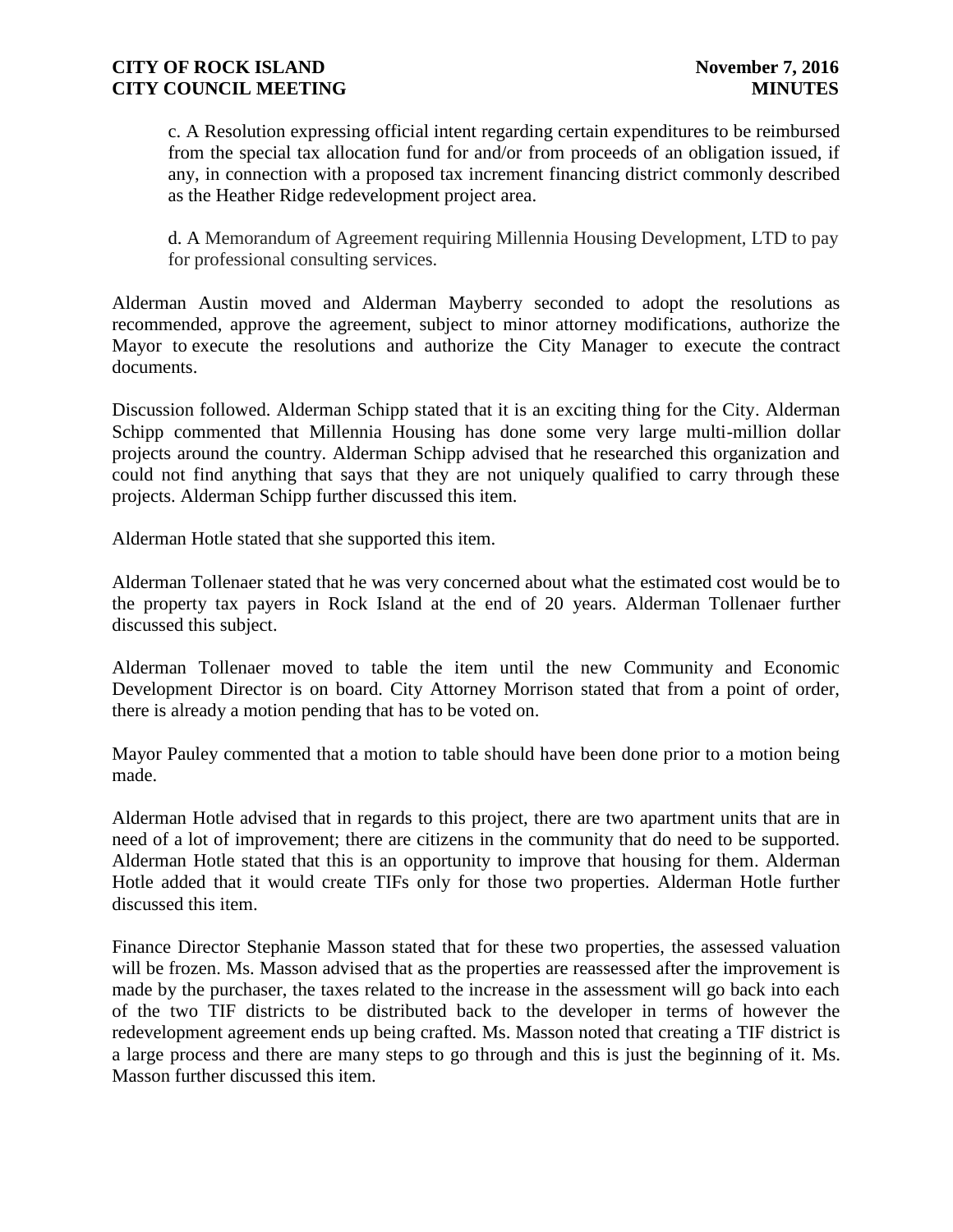After more Council discussion on this item, Alderman Clark stated that he would be abstaining from this item because he works for the school district.

The motion then carried by the following Aye and No vote; those voting Aye being; Alderman Mayberry, Alderman Hotle, Alderman Schipp and Alderman Austin; those voting No, Alderman Tollenaer. Alderman Clark abstained.

#### Agenda Item #21

**Report from the Community and Economic Development Department regarding the donation of property at 2711 18th Avenue from the Development Association of Rock Island (DARI) to the City, removal of City-owned property at 1527 36th Street from the HOME Program and donation of that City-owned property at 1527 36th Street to the Development Association of Rock Island.**

It was moved by Alderman Austin and seconded by Alderman Hotle to approve the donations and removal of the property from the HOME program as recommended, authorize staff to work with legal counsel to draft the sale agreements, subject to minor attorney modifications, authorize the City Manager to execute the contract documents and refer to the City Attorney for the ordinances.

Discussion followed. Alderman Hotle inquired upon Economic Development Manager Bret Gardella as to whether there was another property that will replace the one that is being transferred out.

Mr. Gardella advised that staff will be preparing another list of lots to put into the HOME Program and it will come before Council in the first part of next year.

Alderman Clark stated that he would be abstaining from this item because he has done business with the organization.

After discussion, the motion carried by the following Aye and No vote; those voting Aye being; Alderman Mayberry, Alderman Tollenaer, Alderman Hotle, Alderman Schipp and Alderman Austin; those voting No, none. Alderman Clark abstained.

#### Agenda Item #22

**Report from the Community and Economic Development Department regarding an application from Lindsay Hocker to purchase City-owned property at 1923-1925 9th Avenue.** 

Alderman Hotle moved and Alderman Schipp seconded to approve selling the City-owned property as recommended, authorize staff to negotiate a sale price with the applicant and prepare a purchase agreement for approval. The motion carried by the following Aye and No vote; those voting Aye being; Alderman Clark, Alderman Mayberry, Alderman Tollenaer, Alderman Hotle, Alderman Schipp and Alderman Austin; those voting No, none.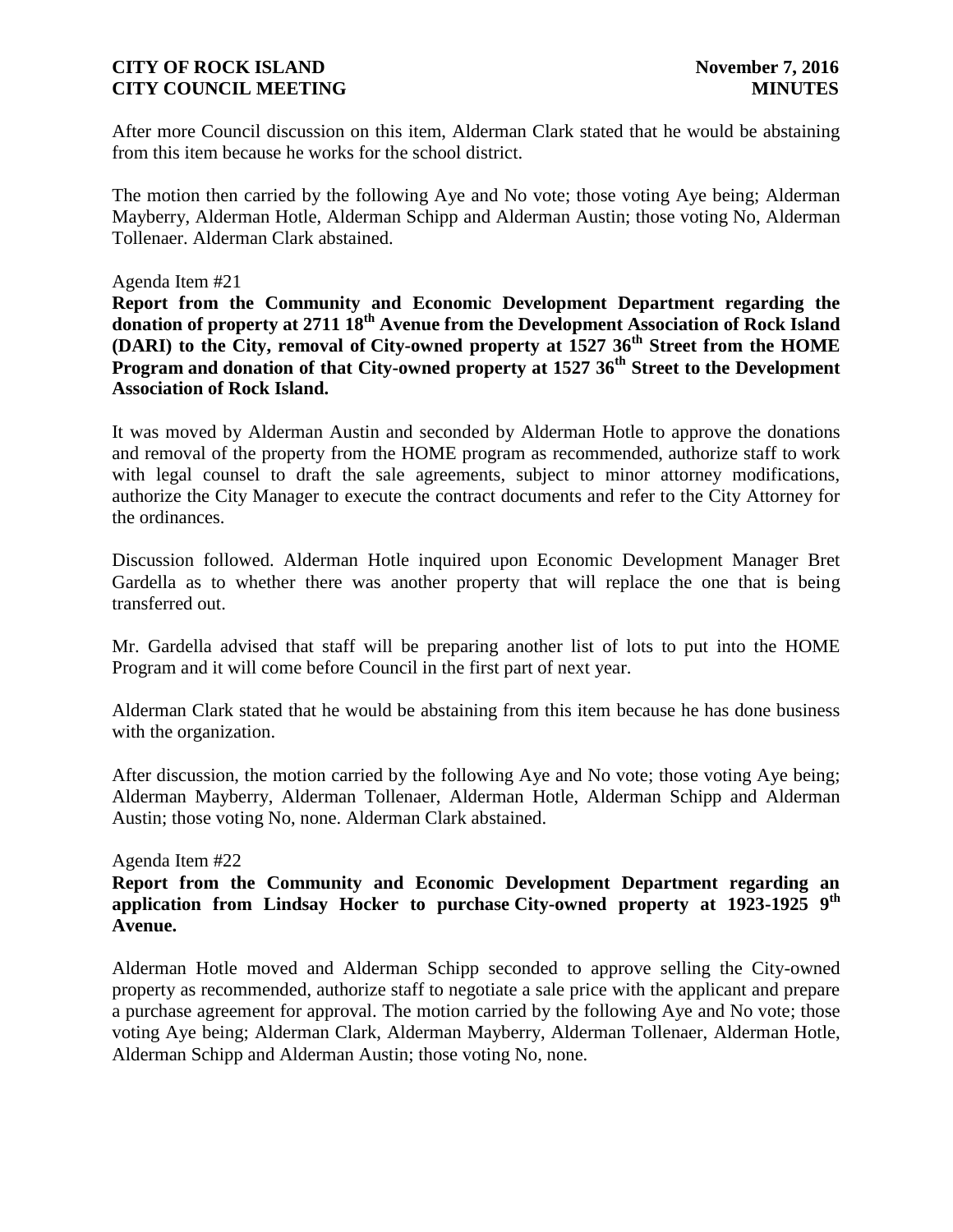#### Agenda Item #23

# **Report from the Community and Economic Development Department regarding an application from Duane Tschappat to purchase City-owned property at 1121 18th Avenue.**

It was moved by Alderman Clark and seconded by Alderman Hotle to approve selling the Cityowned property as recommended, authorize staff to negotiate a sale price with the applicant and prepare a purchase agreement for approval. The motion carried by the following Aye and No vote; those voting Aye being; Alderman Clark, Alderman Mayberry, Alderman Tollenaer, Alderman Hotle, Alderman Schipp and Alderman Austin; those voting No, none.

#### Agenda Item #24

# **Report from the Community and Economic Development Department regarding a request from Leticia Taliafero to apply for a Special Use Permit to raise farm crops (vegetables and fruit trees) on her property at 935 3rd Avenue in order to sell them on-site and off-site.**

Alderman Clark moved and Alderman Mayberry seconded to allow for the application of the special use permit as recommended. The motion carried by the following Aye and No vote; those voting Aye being; Alderman Clark, Alderman Mayberry, Alderman Tollenaer, Alderman Hotle, Alderman Schipp and Alderman Austin; those voting No, none.

Agenda Item #25

# **Report from the Traffic Engineering Committee requesting that 20th Street between 1 st and 2 nd Avenue become a one-way for southbound traffic.**

It was moved by Alderman Hotle and seconded by Alderman Tollenaer to approve the request as recommended and refer to the City Attorney for an ordinance.

Discussion Followed. Alderman Austin stated that there are businesses on the other side of the street and inquired as to whether those businesses were notified and if they had any concerns.

Interim Public Works Director Larry Cook advised that to his knowledge, there were no concerns or issues. Mr. Cook added that he believed the businesses were made aware of the change, but would check and get back to Alderman Austin with the answer.

After discussion, the motion carried by the following Aye and No vote; those voting Aye being; Alderman Clark, Alderman Mayberry, Alderman Tollenaer, Alderman Hotle, Alderman Schipp and Alderman Austin; those voting No, none.

#### Agenda Item #26

**Report from the Traffic Engineering Committee regarding a request from the Finance Department to remove the police parking space on the northwest side of 16th Street just south of 3rd Avenue and install a loading zone in its place that will be long enough to take the first two parking spaces.**

Alderman Austin moved and Alderman Hotle seconded to approve the request as recommended and refer to the City Attorney for an ordinance.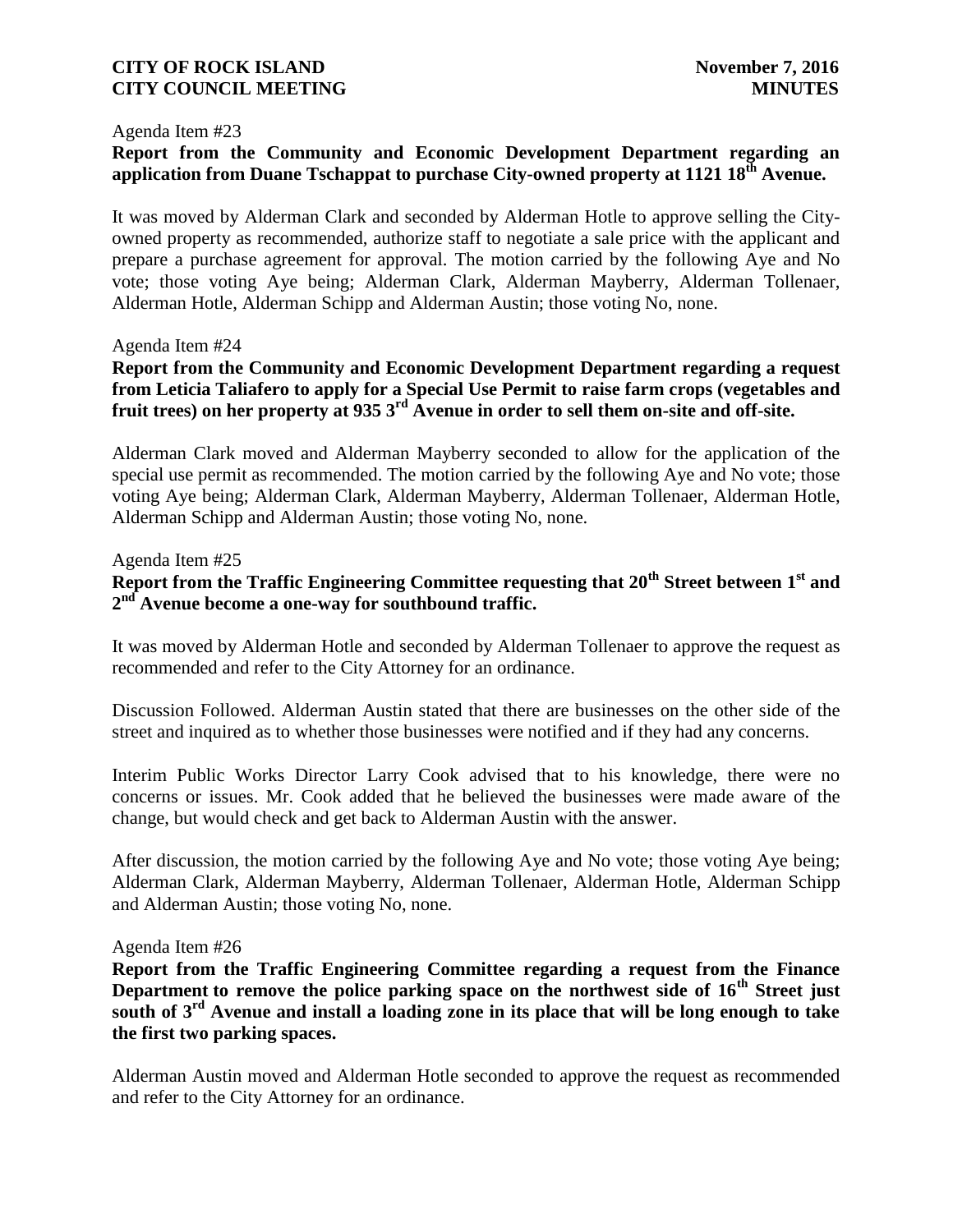Discussion followed. Alderman Tollenaer advised that the City needs to be nicer to the residents. Alderman Tollenaer added that there is a convenient care clinic and the City is taking away two parking spaces for the sick people that are coming to the clinic; it makes no sense; Alderman Tollenaer reiterated that the City needs to be nicer to the customers.

Interim Public Works Director Larry Cook stated that one of the reasons staff wanted to designate it as a loading and unloading zone is because every single day, there are UPS and FedEx trucks that park in the middle of  $3<sup>rd</sup>$  Avenue blocking traffic. Mr. Cook added that at various times of the year, Public Works vehicles come to unload leaf bags for the Leaf Bag Program.

After discussion, the motion carried with five (5) Aldermen voting Aye and one (1) Alderman voting No.

#### Agenda Item #27

### **Report from the Mayor regarding appointments to the Illinois Quad City Civic Center Authority and Quad Cities Visitors and Convention Bureau.**

It was moved by Alderman Hotle and seconded by Alderman Schipp to approve the appointments as recommended. The motion carried by the following Aye and No vote; those voting Aye being; Alderman Clark, Alderman Mayberry, Alderman Tollenaer, Alderman Hotle, Alderman Schipp and Alderman Austin; those voting No, none.

Stacey Happ was appointed to the Illinois Quad City Civic Center Authority for a three year term expiring in May of 2019.

Parks and Recreation Director John Gripp was appointed to the Quad Cities Visitors and Convention Bureau to fill a vacancy after former Parks Director Bill Nelson retired.

Agenda Item #28 **Other Business.**

Alderman Austin inquired upon Library Director Angela Campbell to say a few words about their upcoming event.

Ms. Campbell stated that Food for Thought will be held on Thursday, November  $10^{th}$  from 5:00 pm to 7:30 pm. Ms. Campbell added that the cost is \$40.00. Ms. Campbell indicated that there will be wine and beer tasting along with numerous food stations, live music and a silent auction. Ms. Campbell noted that one of the silent auction items will be a Wrigley Field rooftop experience to see the Chicago Cubs next October. Ms. Campbell further discussed this event.

Alderman Schipp discussed Item 19 as it related to the \$30 million dollar loan for the Water Treatment Filter Building Replacement project.

Alderman Mayberry commended the Public Works Department employees in the refuse area and leaf bag pickup area for doing an excellent job.